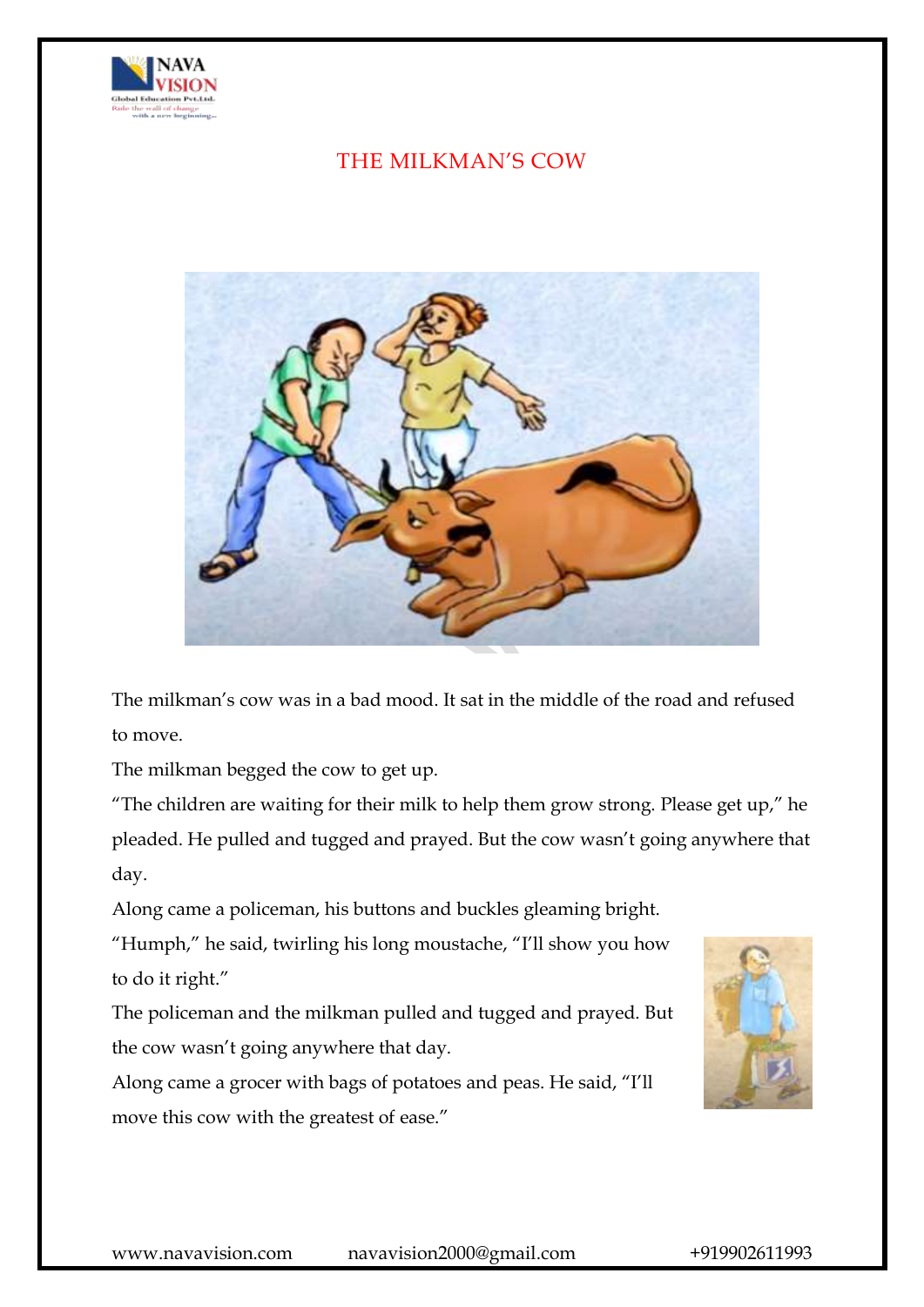

The grocer, the policeman and the milkman pulled and tugged and prayed. But the cow wasn't going anywhere that day. Along came a wrestler, his muscles gleaming in the sun. He said, "I have the strength of ten horses, so this should be  $f$ <sub>11</sub> $''$ 

The wrestler, the grocer, the policeman and the milkman pulled and tugged and prayed.

But the cow wasn't going anywhere that day. Along came the ice-cream man, jingling his cart. "Cool down, cool down, it can't be too hard."

The ice-cream man, the wrestler, the grocer, the policeman and the and wheat, and cows eat grass."

He held out a sheaf of tasty green. The cow began to chew.

He slowly led her to the side, for he knew what to do.

The grocer clapped, the policeman twirled his stick in joy.





The wrestler grinned. The ice-cream man whooped at the cleverness of the boy. The milkman happily clattered his pail. Being kind and loving is best, for force and strength can fail.

– Vidya Pradhan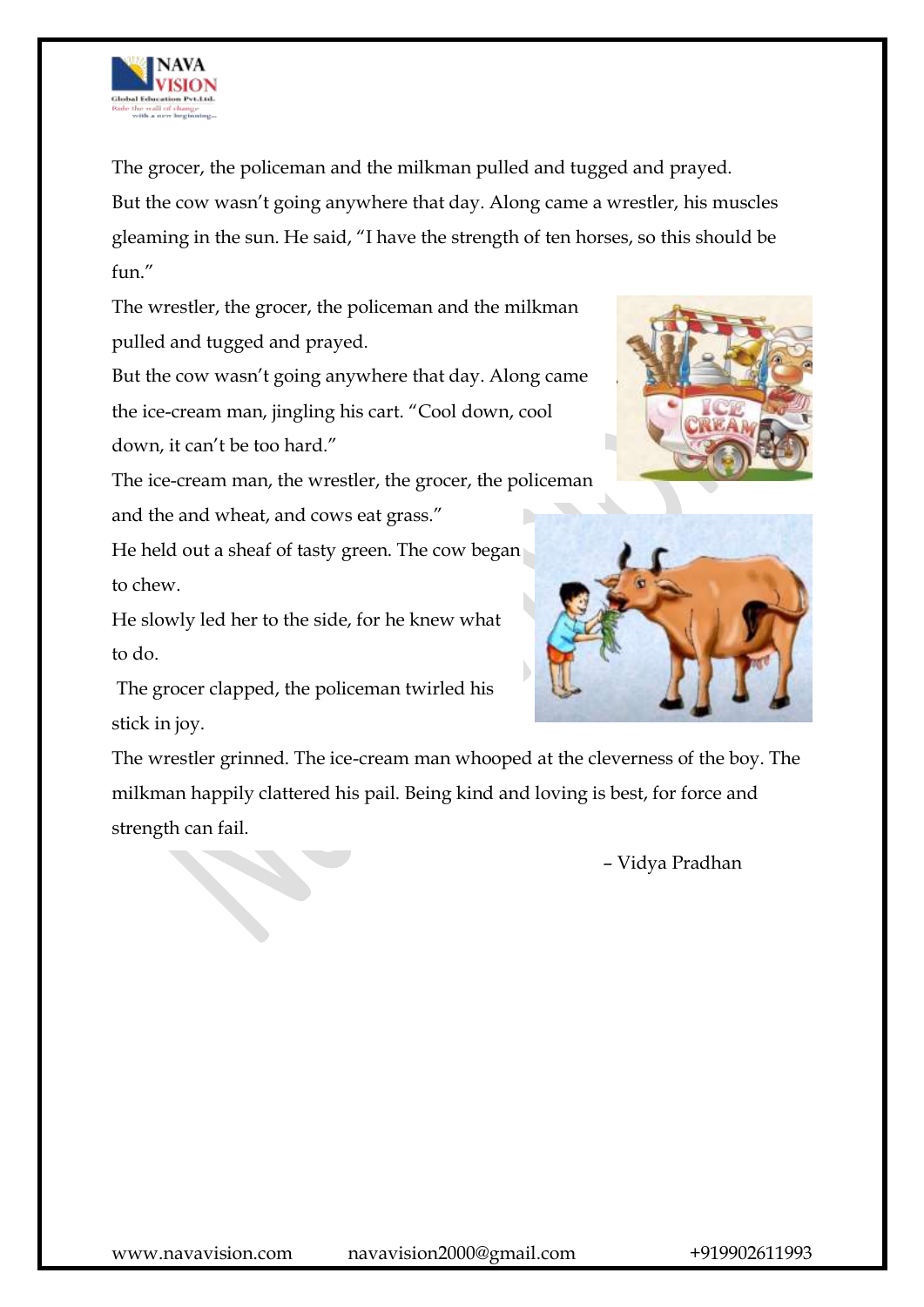

## New words:

mood, middle, refused, policeman,

Grocer, wrestler, ice-cream, prayed



**Milkman**: one who sells milk

1) The **milkman** comes in the morning.

2) The **milkman** refused to give us milk.

Reading is fun:

1. Why did the cow refuse to get up?

2. Name those who tried to make the cow move.

 $\qquad \qquad \blacksquare$ 

\_\_\_\_\_\_\_\_\_\_\_\_\_\_\_\_\_\_\_\_\_\_\_\_\_\_\_\_\_\_\_\_\_\_\_\_\_\_\_\_\_\_\_\_\_\_\_\_

3. Who finally made the cow get up and how?

 $\overline{\phantom{a}}$  , where  $\overline{\phantom{a}}$  , where  $\overline{\phantom{a}}$  ,  $\overline{\phantom{a}}$  ,  $\overline{\phantom{a}}$  ,  $\overline{\phantom{a}}$  ,  $\overline{\phantom{a}}$  ,  $\overline{\phantom{a}}$  ,  $\overline{\phantom{a}}$  ,  $\overline{\phantom{a}}$  ,  $\overline{\phantom{a}}$  ,  $\overline{\phantom{a}}$  ,  $\overline{\phantom{a}}$  ,  $\overline{\phantom{a}}$  ,  $\overline{\phantom{a}}$  ,